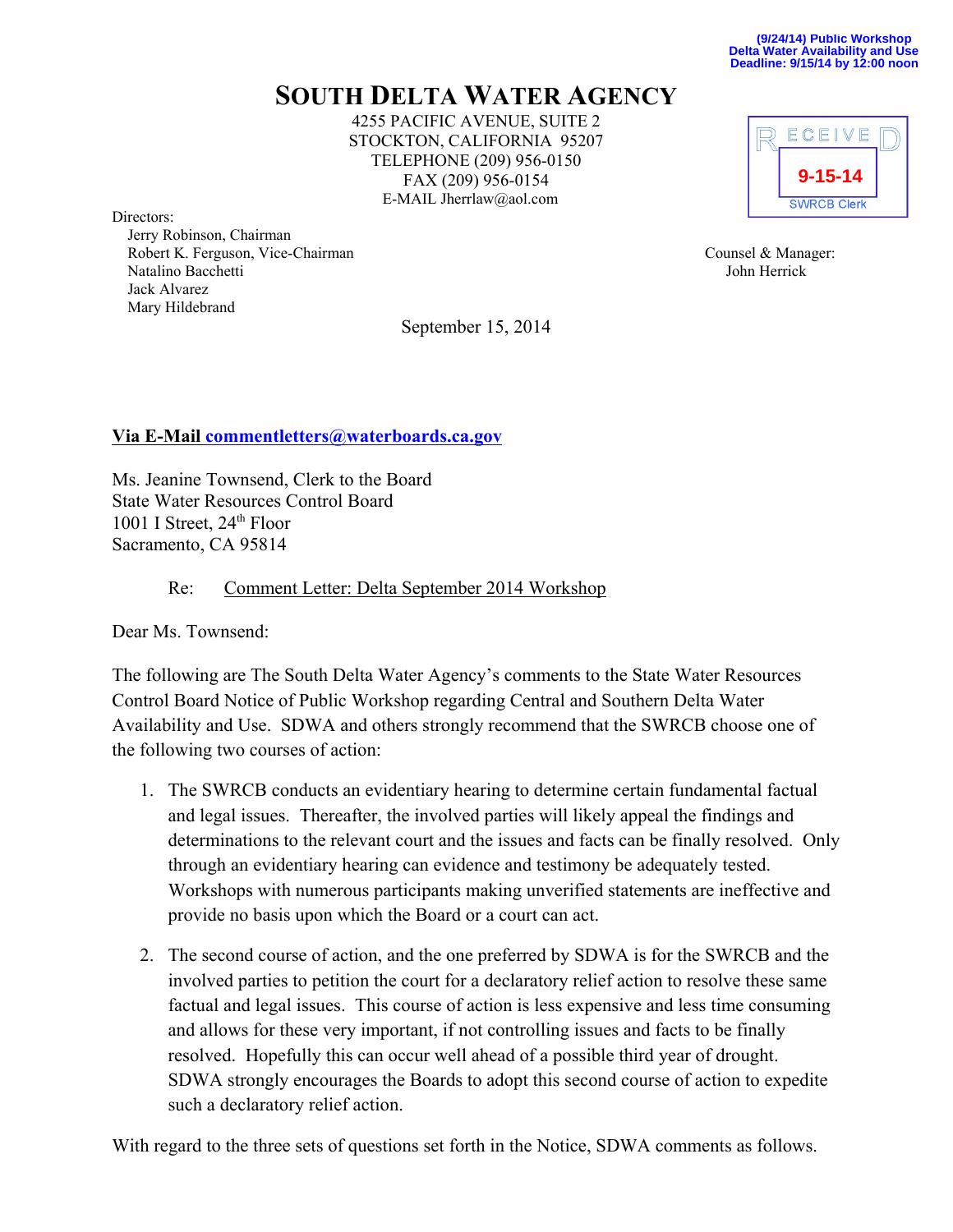SWRCB Page two September 15, 20014

Our first comment relates the first two questions posed in the Notice, which were:

Question 1: Is any of the previously stored water in Sacramento River watershed reservoirs that DWR and USBR release from storage (including releases for exports from the Delta or salinity control and public trust, or stored water that is transferred through the Delta from purchase points north of the Delta to points of delivery south of the Delta) available for appropriation by diverters in the central and southern Delta?

Question 2: Does the connection of the Delta to the ocean provide additional water to satisfy water right demand in the central and southern Delta? If so, is this water subject to, or available for appropriation or riparian right? Are there other sources of water available for appropriation or riparian right in the central and southern Delta, other than contributions from Sacramento-San Joaquin watersheds?

The first and second questions confuse the main issue facing the SWRCB. The main issue is not whether stored water is in the Delta when in-Delta diversions are occurring. The main issue is how to determine water availability in the Delta. We propose that Questions 1 and 2 be rephrased as follows:

- 1. Issue: Is there water available for diversion in the South and Central Delta absent operation of the projects?
	- a. Factual Question: Are there other sources of water in the central and southern Delta, other than contributions from Sacramento-San Joaquin watersheds?
	- b. Legal Question: Are these other sources of water available for appropriation or use under a riparian right?
	- c. Policy Question: How should water availability in the South and Central Delta, absent the projects, be determined?

Answering this question entails numerous other factual determinations, including:

- What water makes up the Delta Pool (or alternatively, "the watercourses from which South and Central Delta diverters divert?"
- · How does the volume of water in the Delta Pool change under different hydrologic conditions?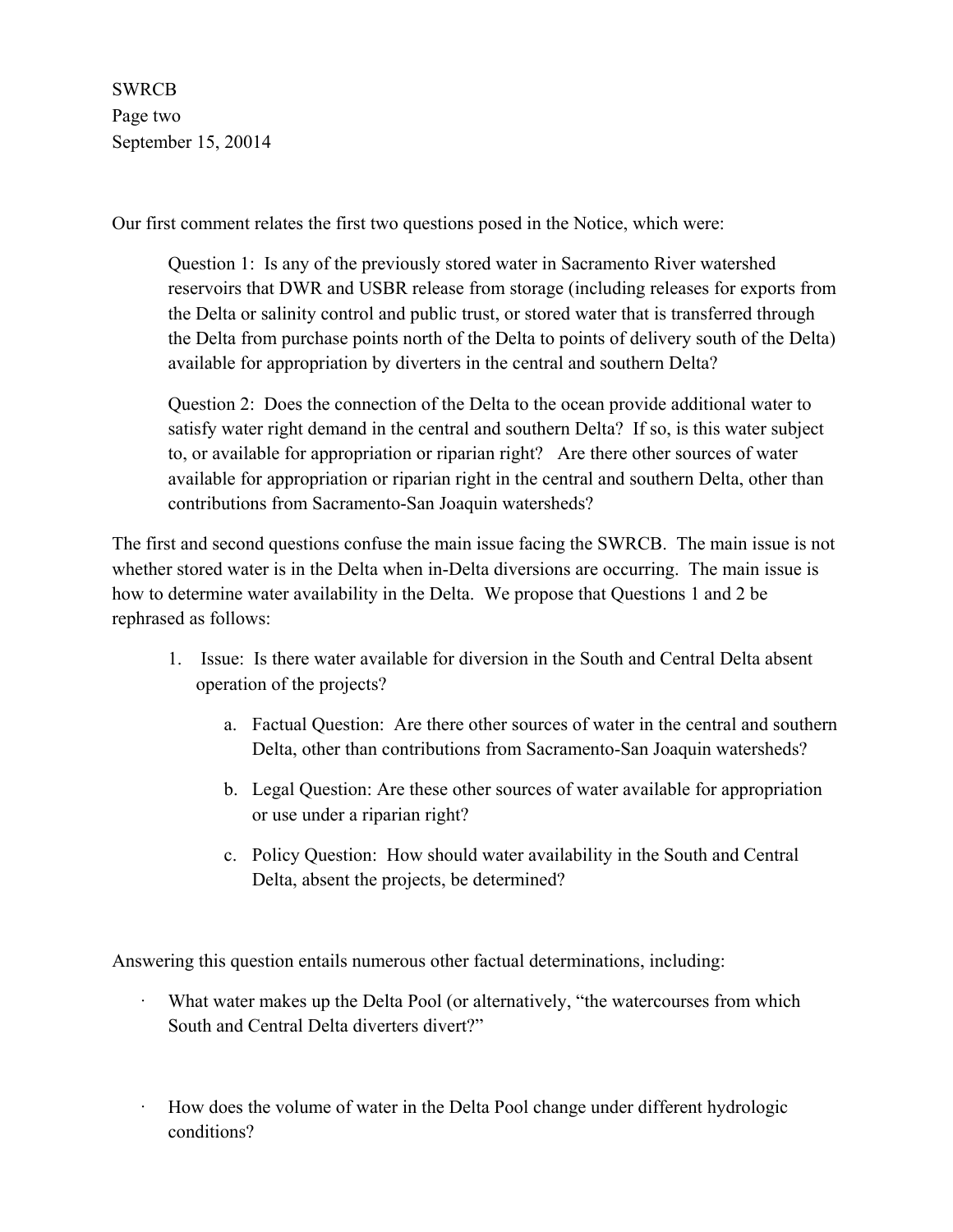**SWRCB** Page three September 15, 20014

- · Of what does the "natural flow" in the central and southern Delta consist? Inflow from Sacramento River, San Joaquin River, Mokelumne River, Calaveras River, Cosumnes River? Water already in Delta channels? Suisun Bay? San Francisco Bay? Rivers tributary to Bay waters like the Napa River? Artesian flow? Accretions from groundwater?
- Does the effect of the tide maintain a constant pool of water in the central and southern Delta or does that pool dissipate in the absence of inflow from eastside tributaries?
- · What effect does the diversion of water from the central and southern Delta have on the total amount of water available from those channels?
- Under natural conditions did the waters of the various tributaries remain distinct after entering the Delta or did tidal action, sea level and varying rates of inflow mix those waters? Did that mixed water travel upstream on tides or did only the water originating from each tributary move back upstream on each tide towards the respective tributaries?
- · Does Sacramento River water reach the central and southern Delta channels under natural conditions? Are the central and southern Delta part of the Sacramento River watershed? The Suisun Bay watershed? The San Francisco Bay watershed?
- · Do transfers affect accretions to and losses from watercourses upstream of the Delta?
- Is it possible to characterize (e.g. designate as natural flow) any water in the Delta in light of the numerous inputs, accretions, losses, reuse and discharges which occur upstream?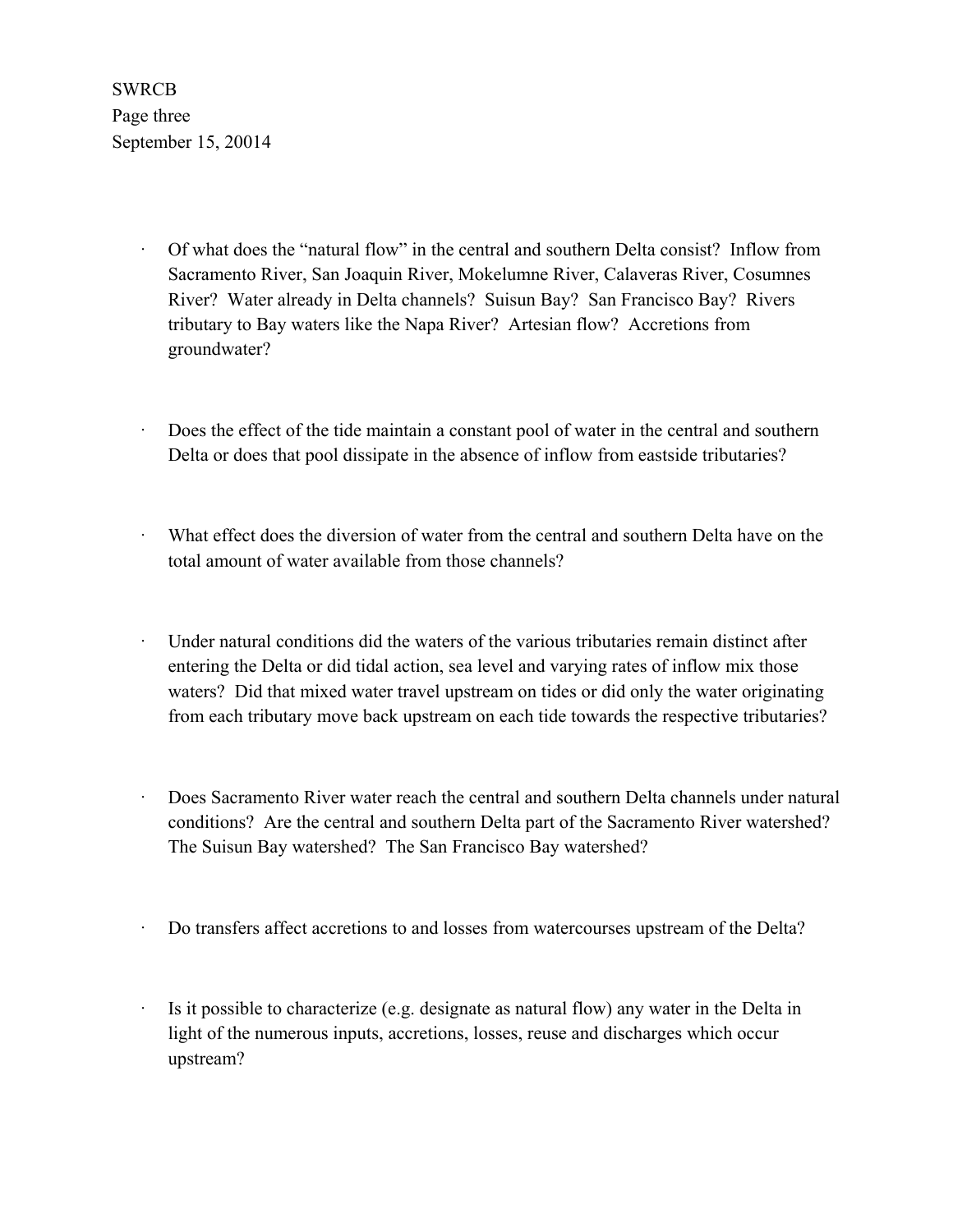**SWRCB** Page four September 15, 20014

 A number of legal issues also must be addressed. These include the various statutory and regulatory mandates which obligate the DWR and USBR to provider water into the Delta to protect various beneficial uses, regardless if it be "natural flow" or stored water. As examples, if the projects are obligated to meet water quality objectives for the protection of agricultural beneficial uses, is it legal for such users to divert when water stored water released to meet such objective is present in the system? Does Water Code Section 12202 mandate the projects supply central and southern Delta diverters with a supply of useable quality?

As noted in the Comments submitted by the Central Delta Water Agency, legal issues specify who has the burden of proving what first. As an example, the SWRCB seems to be asking in-Delta diverters to first prove why they can divert when project stored water is in the system. The law however requires the projects (i.e those who comingle their water with another's) first meet this burden. It appears the SWRCB is shifting that burden by contemplating an Order requiring in-Delta diverts to first show why they think they can divert when stored water is in the system.

The third question set forth in the Notice was:

Question 3. Will the required diversion information proposed in the … draft Order, in conjunction with the information submitted pursuant to the Delta TUCP Order, be sufficient to inform a State Water Board determination on the availability of water for diverters in the central and southern Delta?

The answer to this question is an incontrovertible "no." As the issues and numerous question set forth above indicate, the SWRCB must make a significant number of additional factual and legal determinations before it can make any ruling on Delta water availability and use. The Notice itself as well as the many statements by staff and Board members indicate the SWRCB does not understand many Delta basics and is predisposed to accept exporter views on Delta related issues. The myriad of legal and factual materials submitted by in-Delta interests remain unanswered by exporters or SWRCB staff, yet the wrong question is continually raised: "are the central and southern Delta diverters stealing water."

It is important to comment that the Notice is *seeking input* on the process of resolving these issues and inquiring as to other questions that should be addressed. At the same time, the SWRCB includes a draft order to all central and southern Delta diverters wherein they would have to provide certain information within five days. There is certainly no need to burden the Delta diverters unless and until the foundational questions above are answered. This is because the statutory and regulatory obligations of the projects appear to require protection of in-Delta interests regardless of type of water right. [See for example Water Code Section 12202